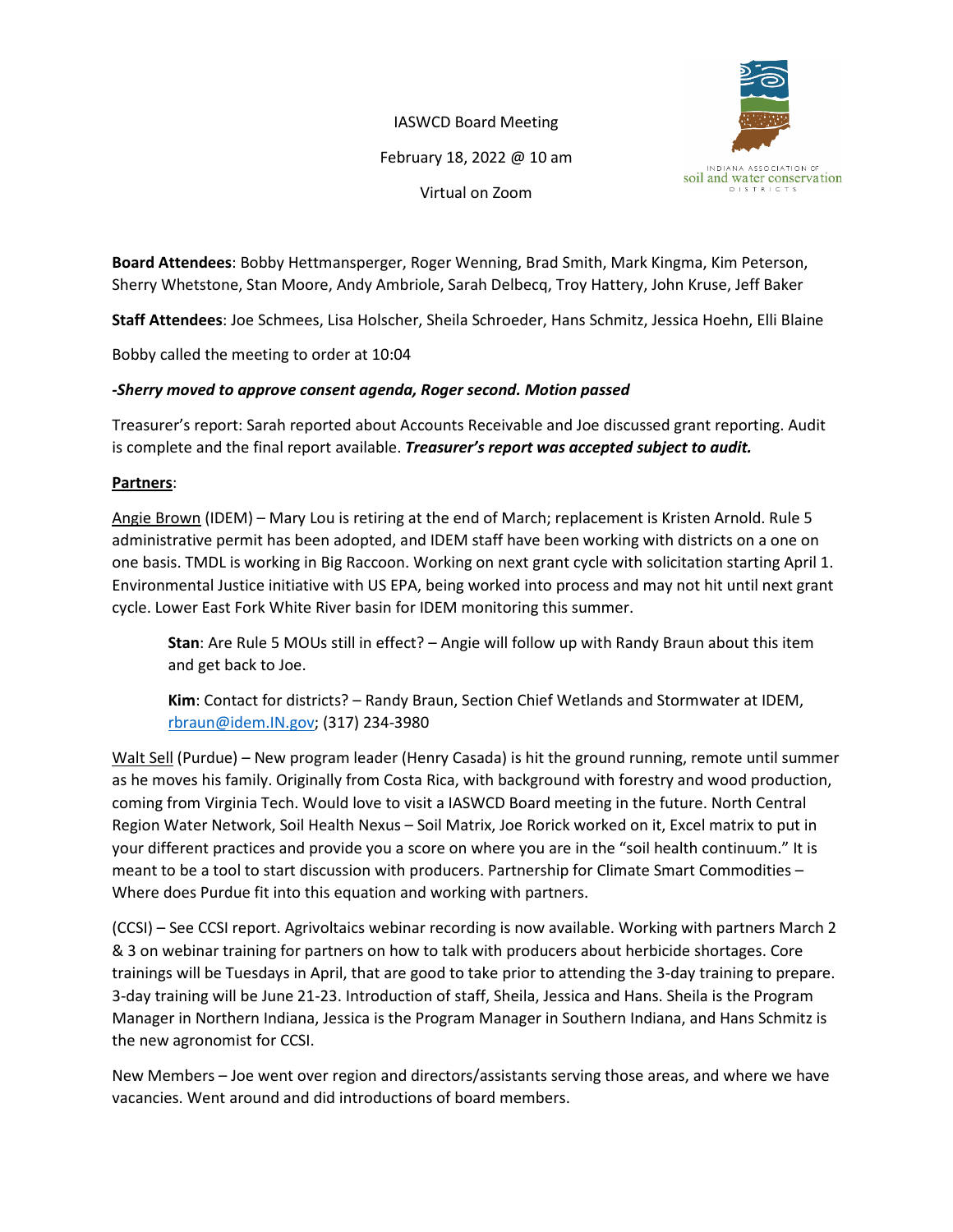Elli joined to provide an urban soil health update.

Joe went over board member handbook. Updated every year, we will highlight committees later in the meeting, but want to review sections at each meeting, start with board member duties in the March meeting. If you want to add or have questions, let Joe know.

Conference update – surveys had good response, Amy will send out package for March meeting. Joe is waiting on finalizing the bill with the Westin, and getting registration fees from CMC to pay bills.

NACD – Roger referenced the written report from Marc Roberts (attached), and reported that it was a good meeting 45 states and 3 territories; Puerto Rico this summer, New Orleans for Next Year Annual, Next Summer Bismarck, SD, North Central Region Minneapolis, MN

Roger brought up the possibility of having Marc can be our alternate delegate for the remainder of the year since he served at the annual meeting. Stan was in agreement with Marc replacing him.

## *-John Kruse made a motion for Marc Roberts to be the IASWCD NACD alternate delegate for the remainder of the year, Stan Moore second. Motion passed.*

NACD Fly-In is going to be virtual, would be on the week of March 22 (Tuesday). Joe will work with legislator's staff and schedulers again to set up virtual calls. Roger talked about how it would be helpful for regional board members to be on with their Representative.

- Andy Ambriole (has conflict only on March 22,  $3^{rd}$  grade ag day) interested to assist as needed.
- John Kruse willing to join in his district.

Joe discussed which board members might be on all of the calls. Roger willing to help out. Bobby also willing to be on those calls. Mark Kingma willing to help out. Kim willing to help out. We need to follow up with Marc to see if he is interested.

Joe provided an update on PWQ. Lisa JT contacted Lisa about possibly using the CWI about for program managers. Funding up from NACD TA grants ends in September, NACD priority requests are being delayed due to continuing resolution. Would like to ask for CWI to support program managers due to change in funding. Stan talked about how NACD money is actually NRCS money, CWI is to bridge a gap in this process. Seeking to request remainder of the CWI funds. Kim asked about getting support from all the districts prior to requesting funding. Bobby asked about districts that didn't get funding, and how this will bridge the gap and if we are delaying the inevitable. Joe clarified that the decision would be up to the SSCB as to whether to fund the next agreements in line.

## *-Roger moved to approve IASWCD support in administering CWI for CCSI and PWQ if the SSCB makes the returned CWI funds available. Brad Smith and Mark Kingma second. Motion passed.*

Joe provided legislative updates. Tax cuts may be held up by Senate. Drainage taskforce and SWCD seat. Joe mentioned interest from Jeff Healy, from Hendricks SWCD. Jeff also represents districts on the Indiana Land Resources Council (ILRC), and has vast professional experience with drainage.

Joe reviewed committees and most recent committee members. It was asked that board members consider the committees and where they could best serve. We will revisit the committees and assignments in the March meeting.